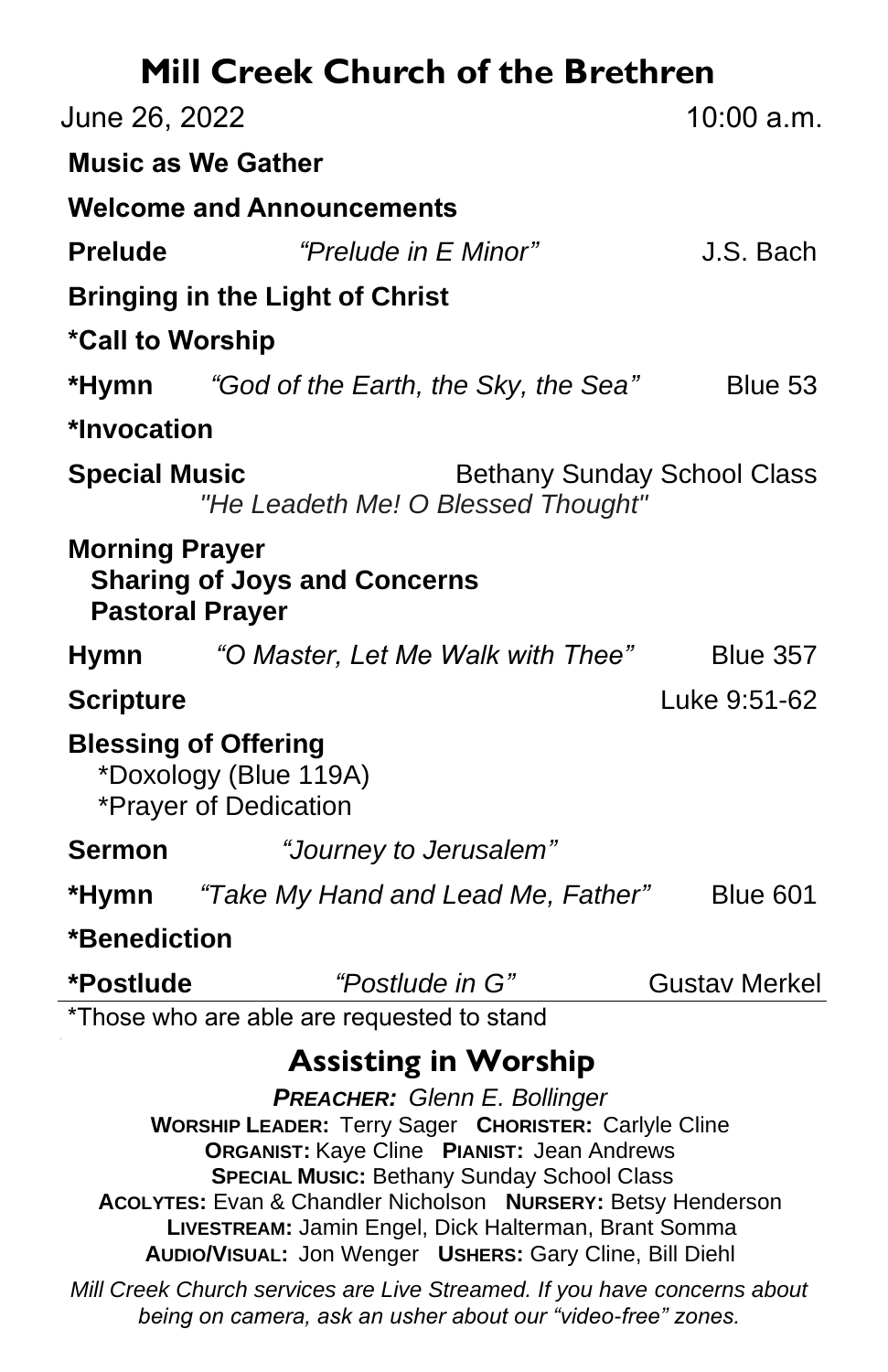## **Today – June 26, 2022**

10:00 a.m. Worship Service, Livestream worship (9:50 prelude) 11:00 a.m. Sunday School and Sunday School and Sunday School and Sunday School and Sunday School and Sunday School

*Children, ages 2-4 & grades K-5 attending Sunday School, may be picked up in the Sanctuary at noon, after Sunday School is over.*

# **This Week**

June 27, 7 p.m. Personnel & Nominating Commission in Library June 28, 7 p.m. Commission in Chapel June 29, 6:30-8:00 p.m. Sr. High Hang Time

**Scripture Readings** – 2 Kings 5:1-14; Psalm 30; Isaiah 66:10-14; Psalm 66:1-9; Galatians 6:(1-6), 7-16; Luke 10:1-11, 16-20

# **Next Sunday – July 3, 2022**

10:00 a.m. Worship Service, Livestream worship (9:50 prelude) 11:00 a.m. Sunday School

## **Last Sunday – June 19, 2022**

Worship: 151 Sunday School: 108 General Offering: \$6,689.00 Special Services: \$20

## **Mark Your Calendar**

August 14 Outdoor Worship at Grand Caverns Park September 25 Ladies Tea

### **Announcements**

I

**GUESTS,** we welcome you to sign the guest book located at the front entrance.



*The altar flowers this morning are given by the Morris family in memory of their parents, Elzie and Carrie, and brothers, E.J. and Eddie.*



**THE REFRESHMENT COMMITTEE WOULD LIKE TO THANK EVERYONE** who brought cookies for Bible Day Camp. We had enough for all classes all week!

**A NOTE OF THANKS** to the volunteers who answered the church office phone while I was on vacation—Debbie Bollinger (also did the bulletin), Anita Landes, Mary Miller, Susanne Myers, and Leona Raines! ~Lucinda Schlabach

Today is Food Pantry Sunday - The item for June is Tea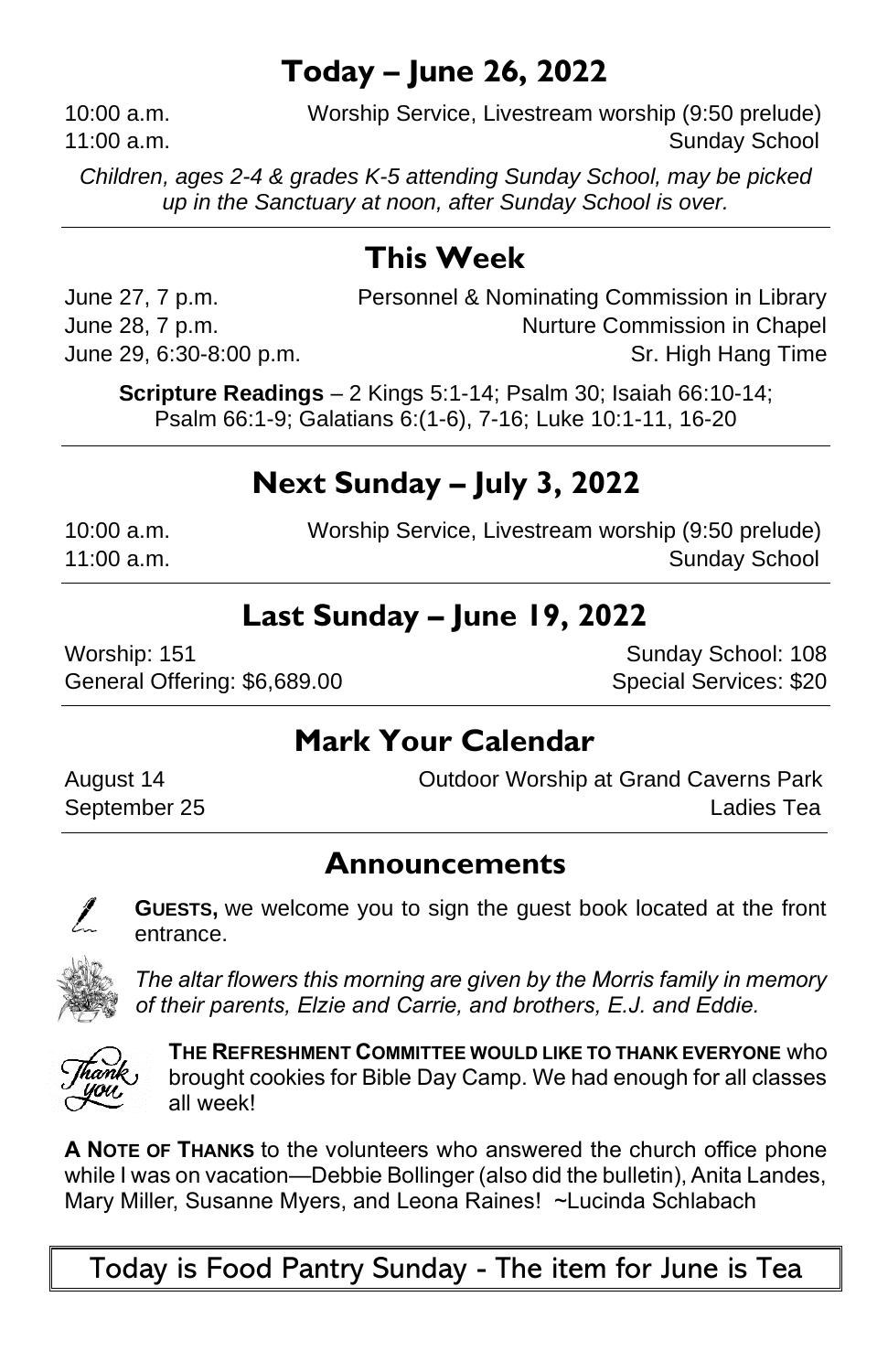*July Birthdays & Anniversaries, & More* →

**MILL CREEK T-SHIRT SALE!** Funds raised from sales are for the National Youth Conference this summer. Update your Mill Creek wardrobe now! Sign-up sheets are in Sunday School classrooms and at the Hospitality Desk (*order deadline is TODAY, June 26*). If questions, call Linda Cline, 540-820-6380, or email your order to gwclfc@verizon.net.

**THE SR. HIGHS ARE COLLECTING ITEMS TO TAKE TO NYC TO MAKE SCHOOL SUPPLY KITS** (the service project this year at NYC). The kits will be assembled

for Church World Service, sponsored by Brethren Disaster Ministries and the Brethren Disaster Relief Auction in Pennsylvania. The goal is to make 2022 kits! If anyone would like to help us collect supplies to take with us to make the kits, you can *drop off any of the following in the box under the mailboxes* BEFORE July 15.

- 12" x 14" to 14" x 17" finished size cotton or lightweight canvas bag with handles (solid color or kid-friendly fabric; no logos, reusable shopping bags or backpacks)
- 30 cm/12 inch ruler (must have both inches and centimeters)
- Box of 24 crayons (only 24)
- Handheld pencil sharpener
- Large eraser (no pencil cap erasers)
- Pair of blunt scissors (rounded tip only)
- New/unsharpened pencils with erasers

**ONCE AGAIN THE PATHFINDER-CALVARY CLASS IS HAVING THEIR YARD SALE** on Labor Day, Sept. 5. Please be saving your treasures and if possible, pre-price them. You can bring them to the Social Hall on Sun., Sept. 4 after church. The proceeds will go to WRE and the Salvation Army.

**THE WORSHIP AND MUSIC COMMISSION IS PLEASED TO ANNOUNCE OUR SUMMER SPECIAL MUSIC LINEUP**! Please come enjoy these talented musicians during our worship services all summer long!

June 26 Bethany Sunday School Class

- July 3 Evelyn Kier
	- 10 Lucinda & Merlin Schlabach
	- 17 Jarrels Sisters
	- 24 Bethany & Maggie Prevatt
	- 31 Nolan & Mary Lieu Cline
- Aug. 7 Chloe Stone
	- 14 Joel Geisert, Craig Landes, Jeff Patterson
	- 21 Jolene Farrar
	- 28 Carlyle Cline, Liam Ettinger, Bryden Kite
- Sept. 4 Pastor Glenn, Lou Dellinger, Jeff Huffman, Kara Velez



**SAVE THE DATE! LADIES TEA,** "You Are My Son Shine", for ladies 5 years and up, Sunday, September 25, 3 p.m.